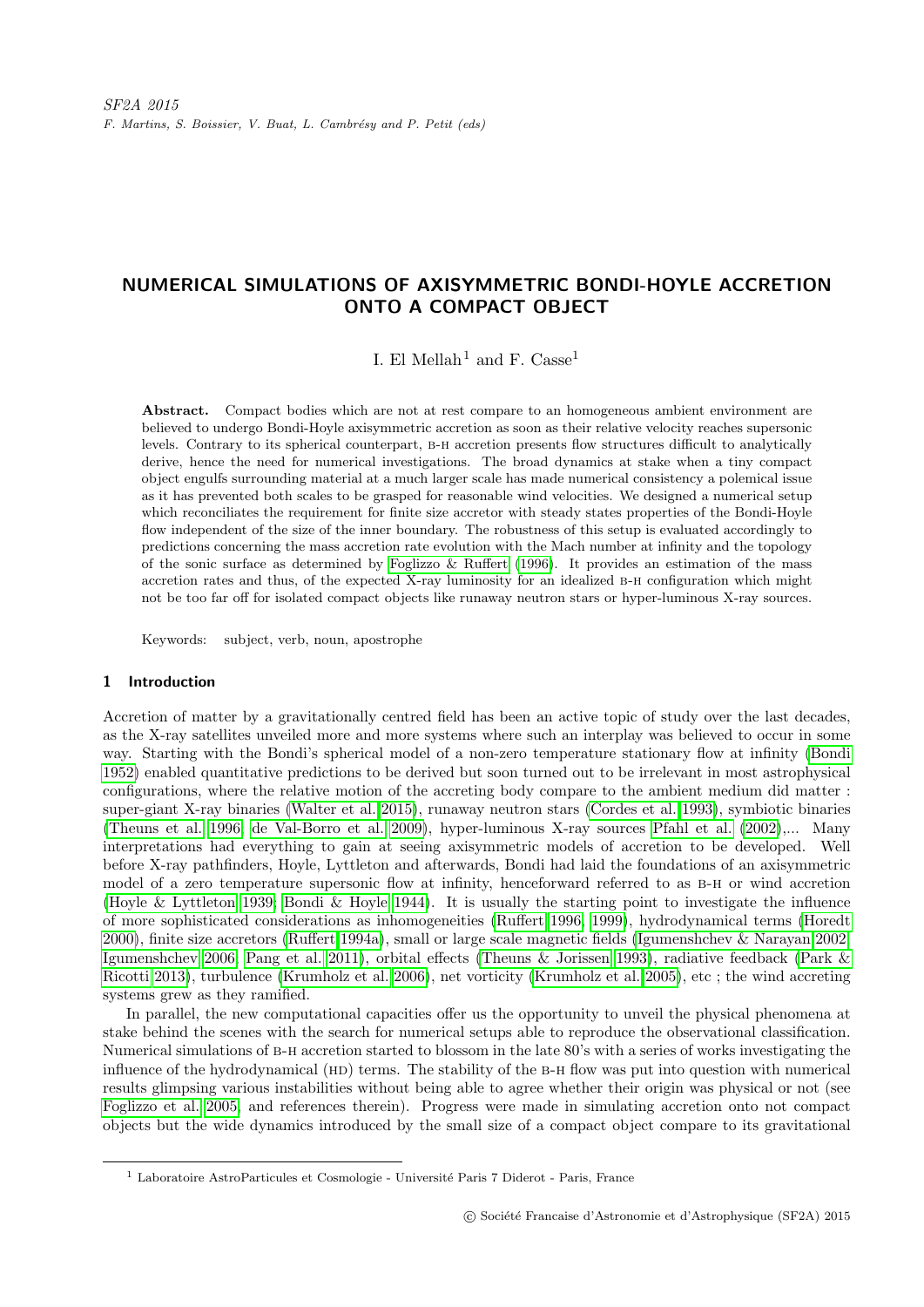## 326 SF2A 2015

sphere of influence on non-relativistic winds has prevented numerical simulations to converge to a b-h accretion solution around a compact object up to now. A major theoretical step was undertaken with the study of spherical accretion of a flow with a non vanishing velocity at infinity, mixing ballistic and pressure effects all together [\(Theuns & David 1992\)](#page-6-21). The same blending remained to be done for axisymmetric geometries until [Foglizzo & Ruffert \(1996\)](#page-6-0), henceforth FR96, linked the sonic surface[∗](#page-1-0) of a b-h flow to the simpler one of the spherical configuration.

In this proceeding, our primary goal is to describe a robust axisymmetric numerical setup we designed to take the most of the high performance computing methods implemented in the mpi-parallelized Adaptive Mesh Refinement Versatile Advection Code (mpi-amrvac). We constantly monitored our results to compare them to firmly established analytical constraints, derive accurate numerical mass accretion rates and study the steady state structure of the flow (transverse profiles, sonic surface...). Using a continuously nested logarithmic mesh with a shock-capturing algorithm and specific boundary conditions, we can resolve the flow from the vicinity of the central compact object up to the significant deflection scale, at an affordable computational price and with realistic wind velocities. According to the properties of b-h accretion on finite size objects recalled in [Ruffert](#page-6-12) [\(1994a\)](#page-6-12), we can finally reach numerical regimes where the size of the inner boundary no longer alters the flow properties. We solve the full set of hd Eulerian equations, including the energy one, with the less restrictive adiabatic assumption instead of considering a polytropic flow and identifying the adiabatic and the polytropic indexes. We investigate the evolution of the properties of the B-H accretion flows we obtain with the Mach number of the flow at infinity, from slightly subsonic to highly supersonic setups.

## 2 Theoretical overview

### 2.1 The ballistic Hoyle-Lyttleton flow and its Bondi-Hoyle refinement

In their seminal paper, [Hoyle & Lyttleton \(1939\)](#page-6-7) portrayed a homogeneous supersonic planar flow with a relative velocity and a density at infinity of  $\mathbf{v}_{\infty}$  and  $\rho_{\infty}$ , deflected by the gravitational field of a point mass M. As a first approximation, they neglected the influence of the HD terms and solved the equations of motion for a test-mass ; compare to Bondi's spherical model [\(Bondi 1952\)](#page-6-1), thermodynamics was sacrificed in favour of a more realistic symmetry. In this ballistic framework, the explicit expressions of the trajectories can easily be derived [\(Bisnovatyi-Kogan et al. 1979\)](#page-6-22). Yet, once the flow reaches the line lying downstream of the gravitational body, dissipative effects are likely to lead to a substantial damping of the orthoradial component of the velocity field, letting the test-mass worn out with a total mechanical energy which turns out to be negative for particles with an impact parameter  $\zeta$  verifying the Hoyle-Lyttleton accretion condition :

$$
\zeta < \zeta_{\rm HL} = \frac{2GM}{v_{\infty}^2} \tag{2.1}
$$

 $\zeta_{HL}$  is commonly referred to as the accretion radius or the stagnation point even if, in this picture, particles are left with a non-zero velocity provided by the remaining radial component. G stands for the usual gravitational constant. Given the symmetry of the problem, one can expect that all independent particles in a cylinder of cross section  $\pi \zeta_{\text{HL}}^2$  will eventually be trapped in the gravitational potential. Those considerations led Hoyle & Lyttleton to suggest an accretion rate of :

<span id="page-1-1"></span>
$$
\dot{M}_{\text{HL}} = \pi \zeta_{\text{HL}}^2 \rho_{\infty} v_{\infty} = \frac{4\pi G^2 M^2 \rho_{\infty}}{v_{\infty}^3}
$$
\n(2.2)

As a first attempt to include HD effects, accretion column models were developed considering a thin but non zero accretion wake (see [Edgar 2004,](#page-6-23) for a pedagogical review). Those two-flow models (supersonic b-h deflected flow supplying matter and momentum / one-dimensional channelled flow along the column) led to a non linear system of ordinary differential equations describing the dynamics of the accretion column ; investigations of the latter suggested that the position of the stagnation point and thereby, the value of the mass accretion rate, could vary by an order-of-unit factor around the Hoyle Lyttleton mass accretion rate given by [\(2.2\)](#page-1-1). Yet, for the sake of solvability, those studies either neglected the pressure force in the wake [\(Edgar 2005\)](#page-6-24) or assumed a polytropic relation between pressure and density to bypass the energy equation [\(Horedt 2000\)](#page-6-11). In a more pragmatic approach, Bondi was led by the similarities between the spherical and the axisymmetric mass accretion rates

<span id="page-1-0"></span><sup>∗</sup>To be understood as the surface where the flow speed oversteps the local sound speed.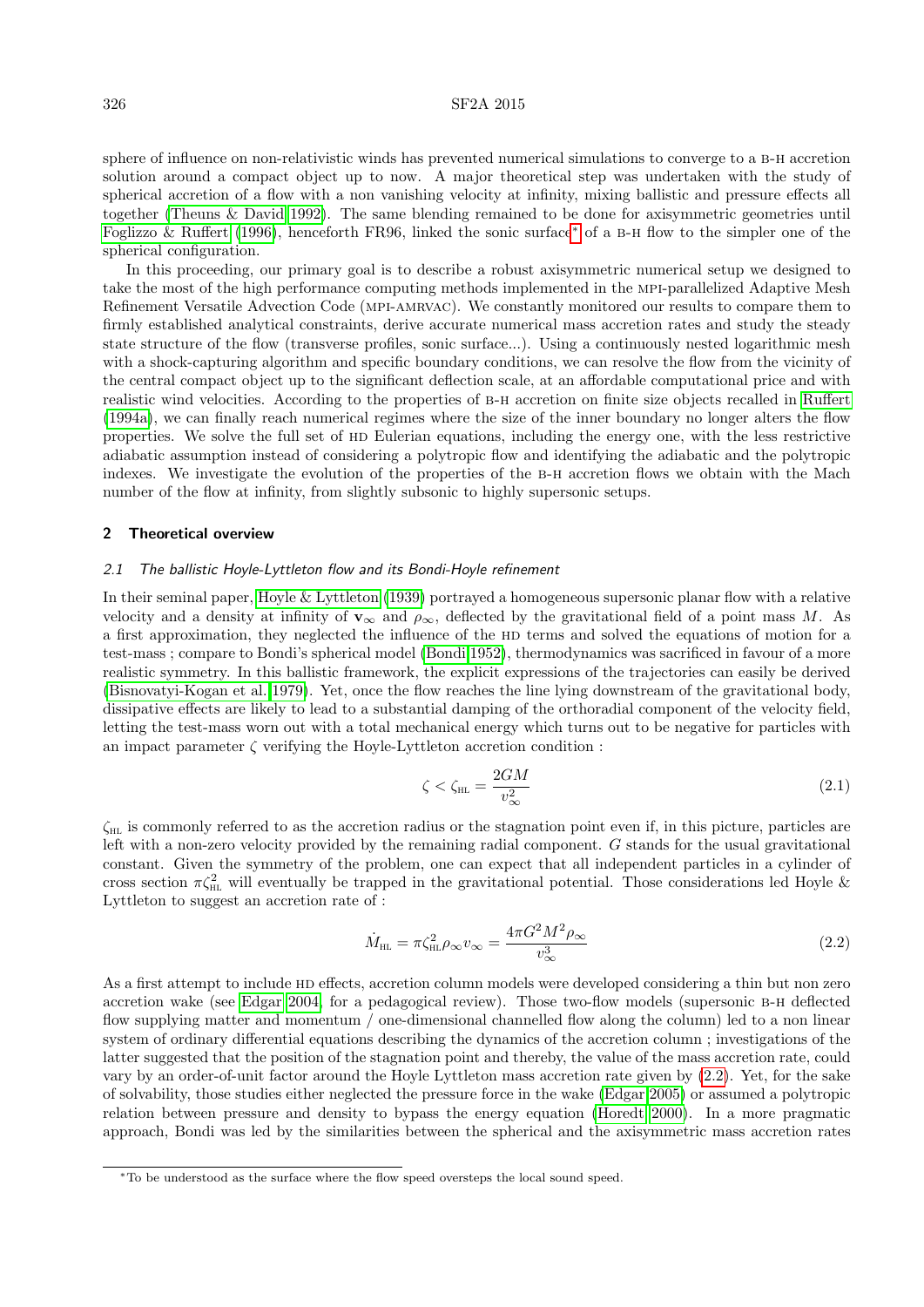formulae to suggest a first interpolation formula between those asymptotic cases, as a first empirical attempt to account for thermal and kinetic effects all together :

<span id="page-2-0"></span>
$$
\dot{M}_{\text{BH}} = \dot{M}_{\text{HL}} \left( \frac{\mathcal{M}_{\infty}^2}{\mathcal{M}_{\infty}^2 + 1} \right)^{\frac{3}{2}}
$$
\n(2.3)

where  $\mathcal{M}_{\infty}$  is the Mach number of the incoming flow,  $v_{\infty}/c_{\infty}$ . This formula matches the HL mass accretion rate at high Mach numbers but not the Bondi one for low Mach numbers. The non physical origin of this formula led several authors to pinpoint the likely discrepancies which one would observe as soon as a comparison with actual solutions of Eulerian equations are undertaken. The numerical simulations were to confirm this presentiment.

## 2.2 Sonic surface of Bondi-Hoyle flows

In the spherical Bondi accretion formalism, the sonic radius locates the uniquely determined position where a stationary subsonic inflowing gas becomes supersonic :

$$
r_0 = \frac{5 - 3\gamma}{4} \frac{GM}{c_{\infty}^2 + \frac{\gamma - 1}{2}v_{\infty}^2}
$$
 (2.4)

The intrinsic multi-dimensionality of the Hoyle-Lyttleton flow has prohibited until now any comparable level of detail, concerning the analytical properties of the sonic surface, to be reached. FR96 started to bridge the analytical gap between the spherical Bondi accretion of a flow at rest at infinity and the ballistic pressureless Hoyle-Lyttleton accretion, as they proved a topological property of the sonic surface of b-h flows in relation with the radius of their isotropic counterpart,  $r_0$ , with the same Bernoulli's invariant value. They showed that the B-H sonic surface must intersect at least once the sphere of radius  $r_0$ . The main analytical constrain entailed by this property is the necessity for the sonic surface of flows with  $\gamma = 5/3$  to be anchored into the inner boundary of a simulation, whatever its size since the sonic radius vanishes. FR96 also derived an interpolation formula based on asymptotic expansions near the accretor and considerations about the sonic surface. They suggest, providing an unknown constant of unity-order, that the interpolation formula they determined could fit the stationary mass accretion rates measured.

#### 2.3 Designing a Bondi-Hoyle axisymmetric setup

We derive the structure of the B-H flow relying on the MPI-AMRVAC code, further described in [Porth et al.](#page-6-25) [\(2014\)](#page-6-25). Briefly, the mpi-amrvac package consists in a multi-dimensional finite-volume code able to solve, in multiple geometries, the set of equations of hydrodynamics or magnetohydrodynamics for an ideal gas, either in a classical or relativistic framework. In the present proceeding, we called upon a shock-capturing second order in time and space Total Vanishing Diminishing Lax-Friedrichs (TVDLF) scheme and a Koren slope limiter [\(Koren 1993\)](#page-6-26) to solve the conservative HD equations. So as to properly physically handle the shock, we relax the polytropic assumption and consider the adiabatic energy equation, which might already unveil results beyond the theoretical expectations. Indeed, the main drawback of the polytropic assumption is to add an additional degree of freedom with the polytropic index Γ. Γ has no reason to be equal to the adiabatic index  $\gamma$  (determined by the chemical nature of the flow), as long as the flow is not isentropic [\(Horedt 2000\)](#page-6-11), which is not our case here because of the expected shock formation. If this founding hypothesis alleviates the introduction of an additional degree of freedom, the price to pay is to refrain the comparison of our results to prediction relying on  $\gamma = 5/3$  for it is the adiabatic index of any flow hot enough to be composed of monoatomic (if not, ionized) particles. It also encloses our reflection to compact objects undergoing adiabatic wind accretion.

Since the current proceeding reports on axisymmetric properties of the B-H flow, we can work on a spherical 2.5D mesh, where the third component is the longitudinal one,  $\varphi$ , always null. Thus, the cells do respect the full 3D geometry information but the flow is assumed to be invariant by rotation around the polar axis, which spares the mesh to span a third dimension. The incoming wind velocity at infinity is then collinear to the polar axis. Given the reported reasonable stability of the 3D B-H flow against transverse instabilities as the "flip-flop" one at stake in some 2D cylindrical b-h configuration [\(Blondin & Pope 2009\)](#page-6-27), both theoretically [\(Soker 1990\)](#page-6-28) and numerically [\(Blondin & Raymer 2012\)](#page-6-29), we expect such a configuration to give birth to a relatively robust equilibrium from which full 3D simulation should not depart much.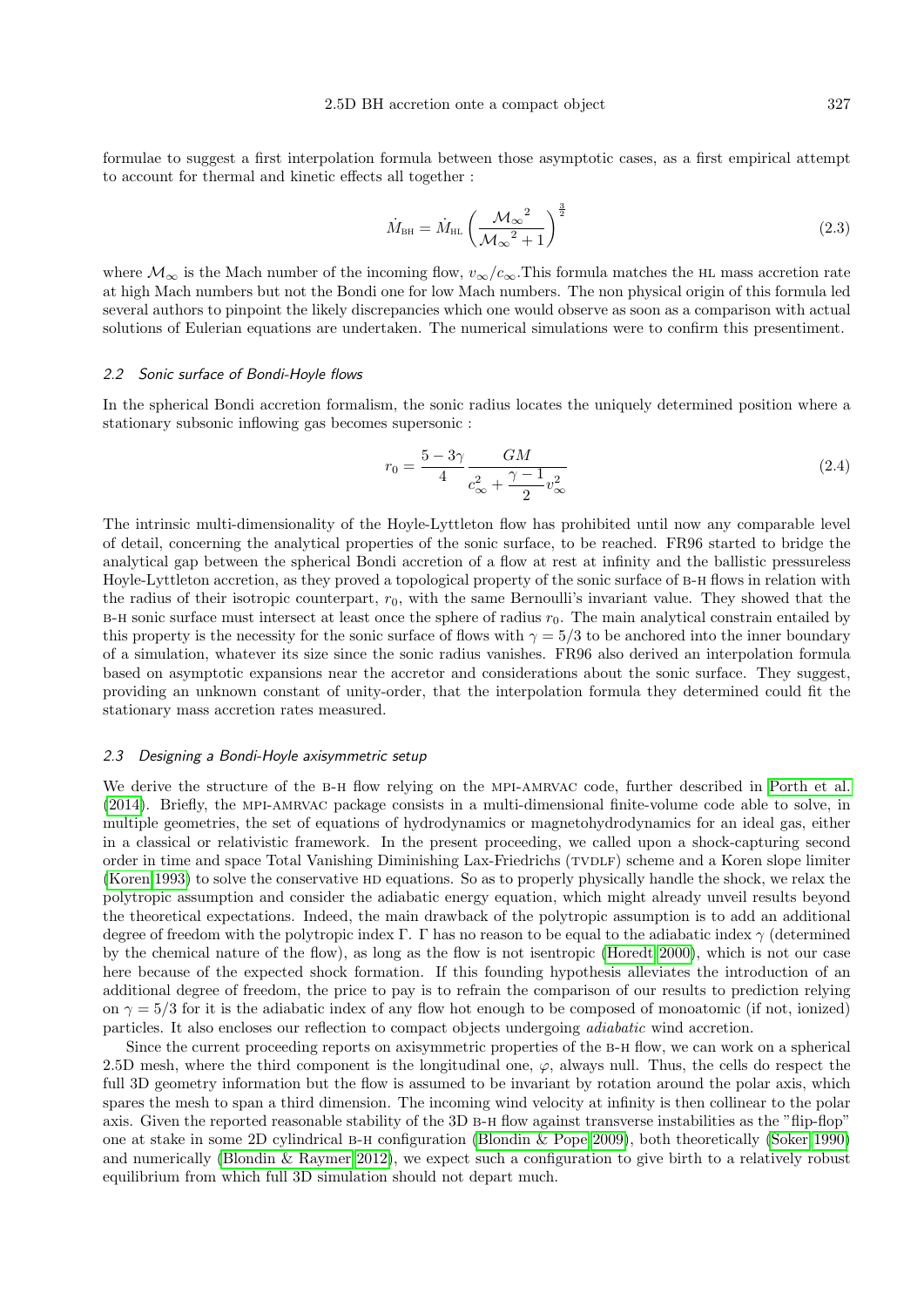## 328 SF2A 2015

A regular 2.5D spherical grid would suffer two major drawbacks. First, to get a decent radial resolution next to the inner boundary, we would have to work with a huge number of radial cells, which would be painfully time-consuming and would not tell us much more about the relevant dynamics. In addition, the cell aspect ratio  $\Delta r/r\Delta\theta$  cannot remain constant all along a radius ; r varying from the inner to the outer boundary by a factor  $10^2$  to  $10^4$  (depending on the simulation), a regular grid would give highly deformed cells. As indicated by its name, mpi-amrvac presents the capacity to adaptively refine the mesh where needed. A safer swindle (initially introduced for b-h flows by [Fryxell & Taam 1988\)](#page-6-30) is to work with a constant aspect ratio, in other words, with a radial step proportional to the radius (hence the " logarithmic grid" designation). It enables us to keep a homogeneous "relative resolution", from the vicinity of the compact object up to the accretion radius. We typically work with  $N_{\theta} = 64$  latitudinal cells and  $N_r = 128,176$  or 224 radial cells, depending on the size of the inner radius of the grid ; once the latter is set, we tune the aspect ratio around the unity value to make the outer radius approximately constant from a simulation to another. Given the angular resolution, this approach leads to a radial cell size of the order of a twentieth of the inner boundary one next to it.

The Eulerian equations are associated with usual polar symmetry and antisymmetry conditions along the polar axis. For the outer radial boundary conditions, far ahead the shock, where the flow is supersonic, we prescribe the ballistic solution for  $v_r$  and  $v_\theta$  and the permanent regime solution deduced for  $\rho$  from the mass conservation equation by [Bisnovatyi-Kogan et al. \(1979\)](#page-6-22). We extended the latter to the total specific energy density e. It assures that the gravitational ballistic deflection of the initially planar flow, from infinity to the outer boundary, is taken into account. The downstream outer boundary condition is a continuous one and to avoid any spurious reflection of pressure waves, we set its size  $r_{\text{out}}$  such as the velocities at the boundary are supersonic. Typically, it requires  $r_{\text{out}} \sim 8 \zeta_{\text{HL}}$ .

Concerning the inner boundary conditions, much caution must be taken. Straightforward absorbing conditions (floor density and continuous velocities e.g., provided they leave the simulation space) do alter the stability of the flow without guarantee of fitting the continuity of the radial flows. One has to not prevent the stationary solution the mass and energy continuity equations to be achieved, e.g. by ensuring the continuity of  $\rho v_r r^2$  at the inner boundary : so as to do so, we computed the density in the inner ghost cells with a first order Taylor-Young expansion and deduced the corresponding radial velocities from the continuity of the radial mass flux  $\rho v_r r^2$ . For the total specific energy e, the conserved quantity is given by the Bernoulli's condition considered for a permanent flow:  $(e + P + \rho \varphi)v_r r^2$ . The value of  $v_\theta$  is much less critical and is also set via a simple first order expansion. Such inner boundary condition entitle the flow to reach a permanent regime as the ones described further.

## 3 Results and comments

#### 3.1 Structure of the shock and sonic surface

First comments can be made about the large scale geometry of the shocks we obtained. Whatever the Mach number as long as we deal with a supersonic unperturbed flow at infinity, the shock is clearly detached, with a shock front at a distance of the compact object large compare to the size of the inner boundary but of the order of a fraction of the critical impact parameter  $\zeta_{HL}$ . The opening angle of the shock evolves along the axis, with a concave shape for the shock and smaller opening angles for larger Mach numbers. Concerning the transverse profiles in the tail, we first notice that the shock forms a hollow cavity, in agreement with one of the solutions proposed by [Bisnovatyi-Kogan et al. \(1979\)](#page-6-22).

Although immune against non axisymmetric instabilities as the flip-flop one, our simulations could lead to longitudinal or axisymmetric transverse instabilities [\(Cowie 1977;](#page-6-31) [Foglizzo et al. 2005\)](#page-6-20). However, the relative distance to the previous state - defined as the standard deviation point by point between the state values (mass density, impulsion, total specific energy density) at a given time step and the previous one - tends to be smaller than  $0.0001\%$  once the steady state is reached : no acoustic cycle takes place to maintain or amplify an oscillation in the tail, in spite of the actual production of entropy at the detached shock interface. This stability of the bow shock should not be attributed to an accretor too large given the ratios  $\zeta_{\text{HL}}/r_{\text{in}}$  we used but might be linked to a solver excessively diffusive or a spatial resolution too low.

We observe a slight beaming effect along the pole in the B-H simulated flow, probably due to a meshalignment effect. We believe it essentially alters neither the conclusions we came to nor the trends we derive for the mass accretion rate or the geometry of the shock for instance. Yet, it must be acknowledged that the quantitative information concerning the latter one might give slightly underestimated positions of the forward shock because of a numerical driving in of artificially focused flow along the axis.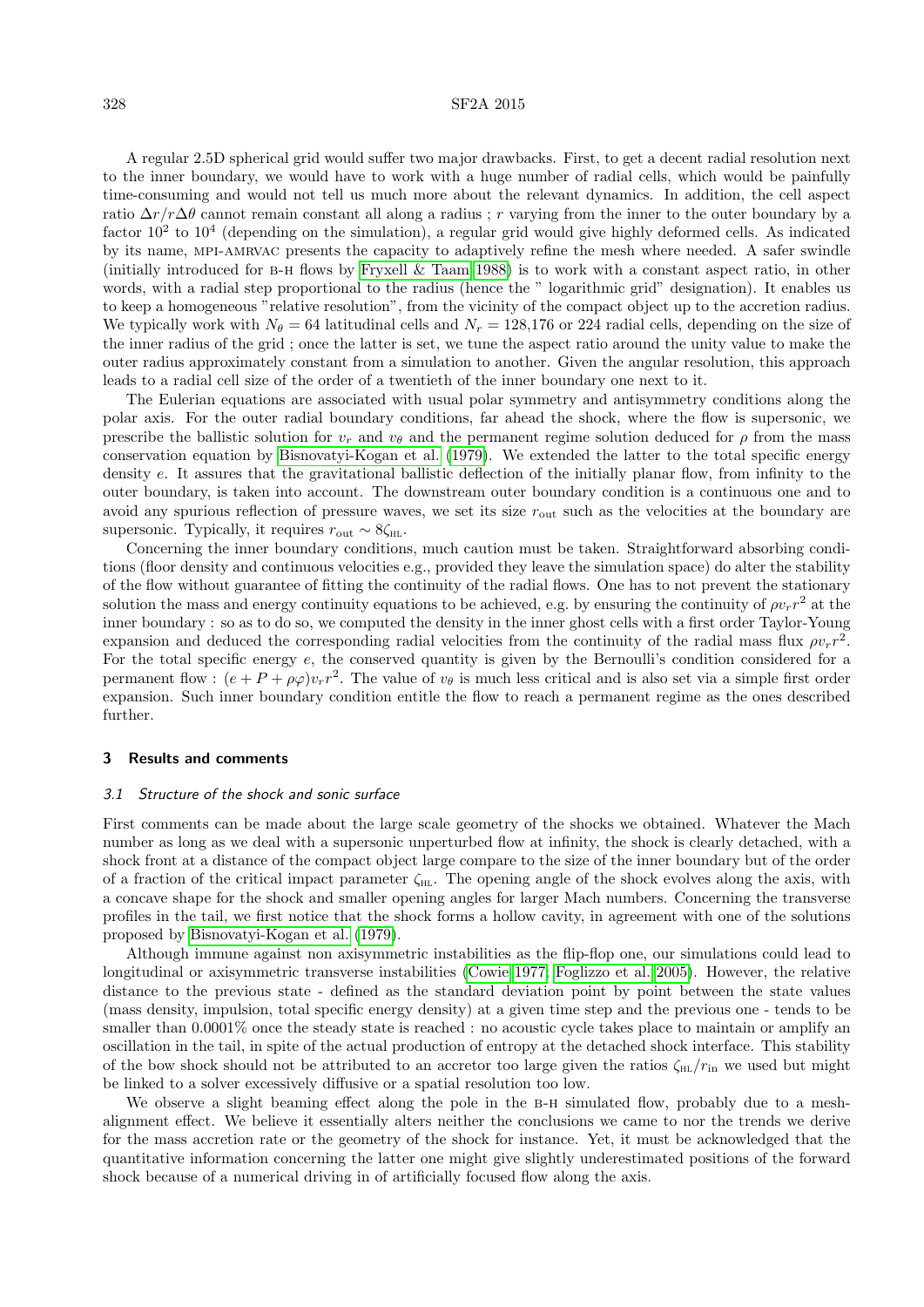The main result concerning the small scale structure of the flow concerns the aforementioned sonic surface. Our simulations confirm Foglizzo and Ruffert's analytical prediction about the topology of the sonic surface for an adiabatic flow with  $\gamma = 5/3$ : whatever the size of the inner boundary (left panel of Figure [2](#page-5-0) and right panel of Figure [1\)](#page-4-0) or the Mach number of the flow, the sonic surface is always anchored into the inner boundary. It extends along the wake of the accretor, the axisymmetry of the cause being preserved in the consequence. For supersonic flows, the density distribution is mostly isotropic and the streamlines, radial, in the vicinity of the inner boundary. Thus, the accretion is regular in the sense that there is no infinite mass accretion rate direction, although the local mass accretion rate is enhanced by a factor of a few in the back hemisphere compare to the front hemisphere. As a consequence, the non isotropy of the mass accretion rates around the inner boundary is mostly due to the non isotropy of the velocity field ; along the mock accretion line, in the wake of the accretor, the flow has been more reaccelerated than upstream after the shock.



<span id="page-4-0"></span>Fig. 1. Logarithmic colour maps of the density for  $\mathcal{M}_{\infty} = 8$  (left panels) and  $\mathcal{M}_{\infty} = 2$  (right panels). Streamlines have been represented in solid white within the accretion cylinder and the dotted black contours stand for Mach-1. Zoom in on the central area by a factor of 20 (centre) and 400 (right).

## 3.2 Global mass accretion rates

To compare the steady state mass accretion rates at any Mach number, we introduced a homogeneous normalisation variable  $\dot{M}_0$  to prevent any privileged point of view between the low and the high  $\mathcal{M}_{\infty}$ . The steady-state mass accretion rates  $\langle M \rangle$  are computed by averaging the instantaneous ones (i.e. the spatially averaged mass accretion rates in the vicinity of the inner boundary, well below the shock front radius) for  $t > 10$  crossing-times, once the steady state is reached. The obtained  $\langle M \rangle$  are presented in the right panel of Figure [2.](#page-5-0) Data dispersion is dominated by systematics whom influence is given by the two sets of points from the different inner boundary sizes. As expected, the traditional Bondi formula, in blue dotted, matches the Hoyle-Lyttleton mass accretion rate at high Mach numbers, which itself turns out to be an overestimation of the actual mass accretion rate by approximately 30%: it is consistent with the previous reports of  $\dot{M}_{HL}$  being a slight overestimation of the numerically observed mass accretion rates in the asymptotically supersonic regime - see, e.g., Figure 7 of [Edgar](#page-6-23) [\(2004\)](#page-6-23). Yet, since [\(2.3\)](#page-2-0) does not properly include thermodynamics (e.g. it does not depend on the adiabatic index), it is a poor estimation in the subsonic regimes, overestimating M by a factor up to 4 for  $\gamma = 5/3$ .

<span id="page-4-1"></span>Foglizzo and Ruffert's interpolation formula, represented in red dashes in the right panel of Figure [2,](#page-5-0) is given by the following interpolation formula :

$$
\dot{M}_{\rm FR} = \dot{M}_{\rm B} \left[ \frac{(\gamma + 1) \mathcal{M}_{\rm eff}^2}{2 + (\gamma - 1) \mathcal{M}_{\rm eff}^2} \right] \frac{\gamma}{\gamma - 1} \left[ \frac{\gamma + 1}{2\gamma \mathcal{M}_{\rm eff}^2 - \gamma + 1} \right]^{\frac{1}{\gamma - 1}} \tag{3.1}
$$

with  $\mathcal{M}_{\text{eff}}$  the effective Mach number which depends on a free parameter  $\lambda$  assessing the aforementioned discrepancy between  $\dot{M}_{\rm HL}$  and the observed mass accretion rate at high  $\mathcal{M}_{\infty}$ :

$$
\dot{M}_{\rm FR} \xrightarrow{\mathcal{M}_{\infty} \to \infty} \lambda \dot{M}_{\rm HL} \tag{3.2}
$$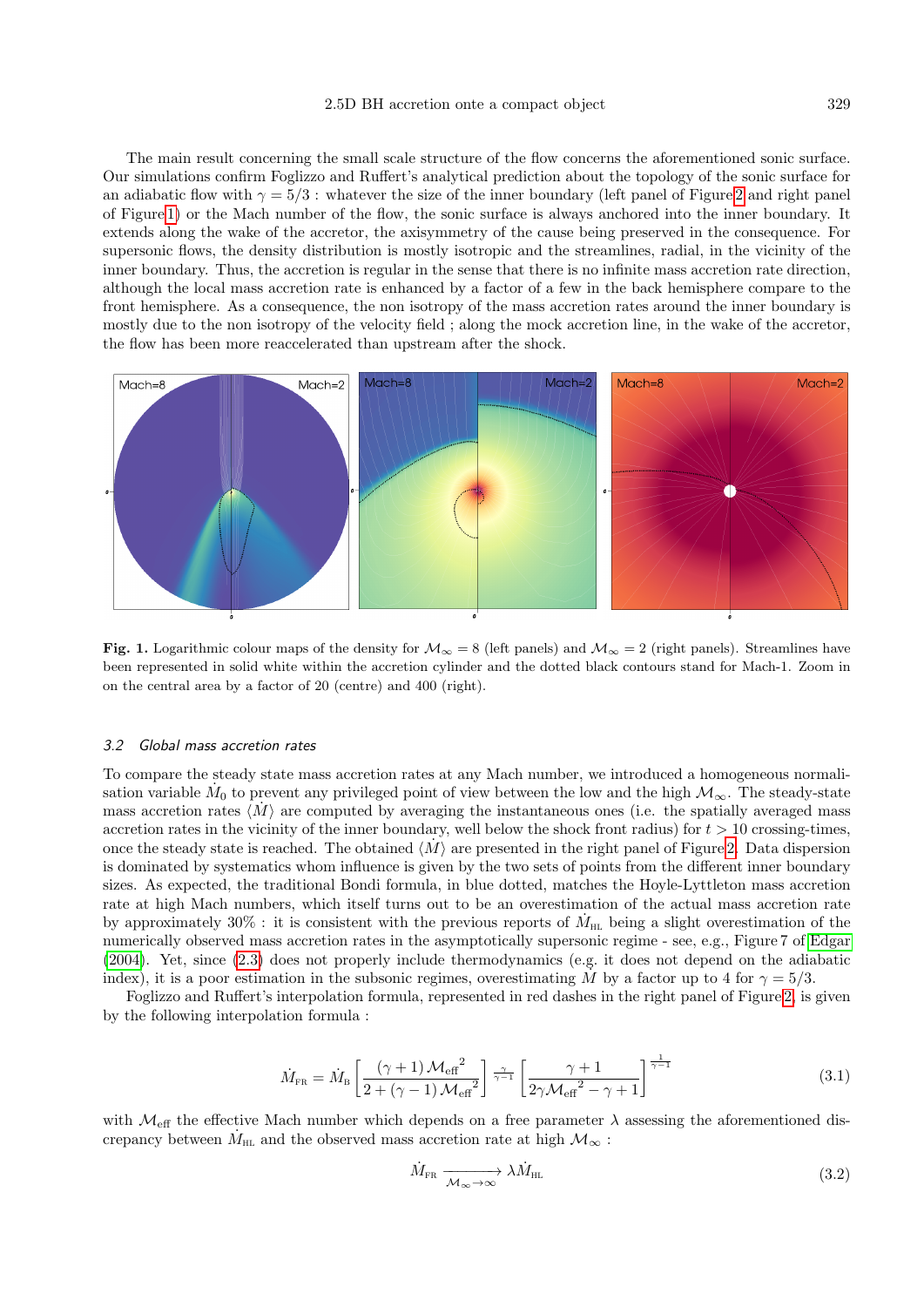

<span id="page-5-0"></span>Fig. 2. Left : Colour map of the mass accretion rate for  $\mathcal{M}_{\infty} = 2$  and, for (a),  $r_{\rm in} = 10^{-2} \zeta_{\rm HI}$  and for (b),  $r_{\rm in} = 10^{-3} \zeta_{\rm HI}$ . The scale is linear (arbitrary units) and the inflowing mass is counted positively. The thick dotted black line is the sonic surface, anchored into the inner boundary in both cases. The radial logarithmic mesh is over plotted. Zoom in by a factor 500 on the central area of the simulation. **Right :** Mass accretion rates M as a function of the Mach number  $\mathcal{M}_{\infty}$ , normalized with the empirical mass accretion rate  $\dot{M}_0$ . In black are the numerically computed ones for  $\zeta_{\rm HL}/r_{\rm in} = 10^2$ (triangles) and  $\zeta_{\rm{fil}}/r_{\rm{in}} = 10^3$  (squares). The blue dotted line is the Bondi interpolation formula and the red dashed is the FR96's one.

$$
\frac{\mathcal{M}_{\text{eff}}}{\mathcal{M}_{\infty}} \sim \frac{1}{2^{\gamma} \lambda^{\frac{\gamma-1}{2}}} \sqrt{\frac{2}{\gamma}} \frac{(\gamma+1)^{\frac{\gamma+1}{2}}}{(\gamma-1)^{\frac{5(\gamma-1)}{4}} (5-3\gamma)^{\frac{5-3\gamma}{4}}}
$$
(3.3)

Physically,  $\lambda$  accounts for an essential non-ballistic feature of the flow, whatever high the Mach number can be. Foglizzo and Ruffert's formula must be understood as a lower limit since it neglects the matter being accreted from a subsonic region whom angular extension becomes larger as  $\mathcal{M}_{\infty}$  decreases.

Although pretty similar to Ruffert's numerical conclusions [\(Ruffert 1994b;](#page-6-32) [Ruffert & Arnett 1994\)](#page-6-33), our results do not show any decreasing trend at high Mach number and match the interpolation formula  $\hat{M}_{FR}$  in the asymptotically supersonic regime for  $\lambda \sim 0.77$ , down to  $\mathcal{M}_{\infty} = 4$ , at a few percents precision level. We also grasp the main feature of the axisymmetric b-h accretion flow that is to say an amplification by a few 10% of M around  $\mathcal{M}_{\infty} = 1$  compare to the interpolation formulae [\(3.1\)](#page-4-1) and the expression of  $\dot{M}_0$  verifying  $\dot{M} \xrightarrow{\mathcal{M}_{\infty}\to 0} \dot{M}_{\rm B}$  and  $\dot{M} \xrightarrow{\mathcal{M}_{\infty}\to \infty} \dot{M}_{\rm HL}$ . It must be noticed that for  $\mathcal{M}_{\infty} = 0.5, 1.1$  & 2, the mass accretion rates measured are not yet independent of the inner boundary size, which is in agreement with the zero value of the sonic radius : since the sonic surface is anchored into the accretor, there is always directions of accretion where the flow is not supersonic. The smaller the inner boundary size, the closer the simulation from the model drawn in FR96, which is confirmed by the data being closer from their interpolation formula for  $r_{\rm in} = 10^{-3} \zeta_{\rm HI}$ than for  $r_{\rm in} = 10^{-2} \zeta_{\rm HL}$ . It can also be seen from direct visualization of the sonic surface which tends to occupy an angular region around the inner boundary larger for smaller inner boundary radii. Given those elements, those numerical  $M$  must be seen as upper limits of the ones one would get for a smaller absorbing inner boundary.

#### 4 Conclusions

Numerical simulations with an inner boundary size smaller than  $10^{-3}$  critical impact parameter  $\zeta_{\text{HL}}$  converge towards common steady states. Given the mass accretion rates we could compute from the latter, we can affirm that the mass interpolation formula derived in FR96 turns out to grasp the qualitative behaviour of flows with a